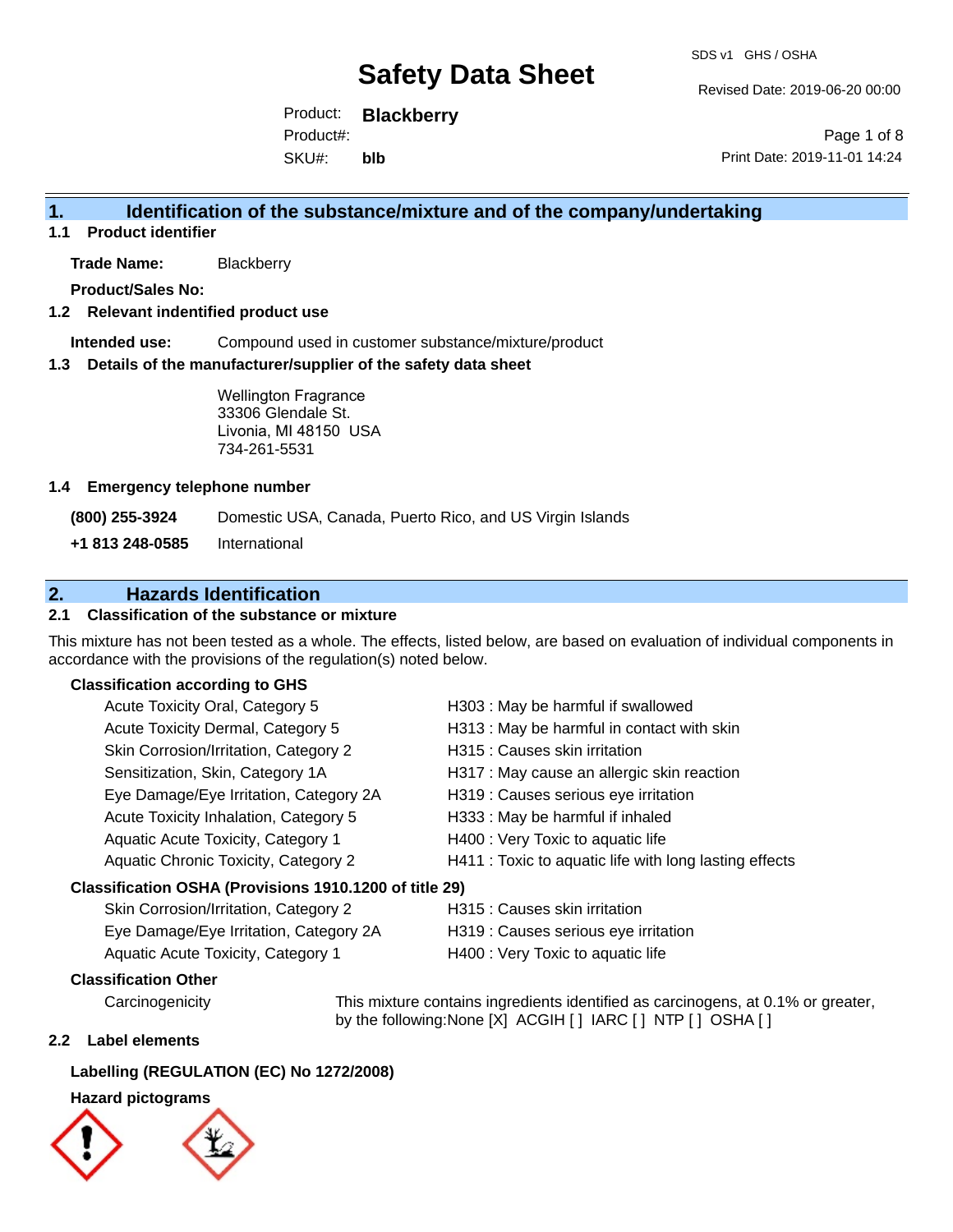Revised Date: 2019-06-20 00:00

Product: **Blackberry** SKU#: Product#: **blb**

Page 2 of 8 Print Date: 2019-11-01 14:24

| <b>Signal Word: Warning</b>     |                                                                                                                                  |
|---------------------------------|----------------------------------------------------------------------------------------------------------------------------------|
| <b>Hazard statments</b>         |                                                                                                                                  |
| H <sub>303</sub>                | May be harmful if swallowed                                                                                                      |
| H313                            | May be harmful in contact with skin                                                                                              |
| H315                            | Causes skin irritation                                                                                                           |
| H317                            | May cause an allergic skin reaction                                                                                              |
| H <sub>319</sub>                | Causes serious eye irritation                                                                                                    |
| H <sub>333</sub>                | May be harmful if inhaled                                                                                                        |
| H400                            | Very Toxic to aquatic life                                                                                                       |
| H411                            | Toxic to aquatic life with long lasting effects                                                                                  |
| <b>Precautionary Statements</b> |                                                                                                                                  |
| <b>Prevention:</b>              |                                                                                                                                  |
| P <sub>264</sub>                | Wash hands thoroughly after handling                                                                                             |
| P <sub>272</sub>                | Contaminated work clothing should not be allowed out of the workplace                                                            |
| P <sub>273</sub>                | Avoid release to the environment                                                                                                 |
| <b>Response:</b>                |                                                                                                                                  |
| $P302 + P352$                   | IF ON SKIN: Wash with soap and water                                                                                             |
| $P304 + P312$                   | IF INHALED: Call a POISON CENTER or doctor/physician if you feel unwell                                                          |
| $P305 + P351 + P338$            | IF IN EYES: Rinse cautiously with water for several minutes Remove contact lenses if<br>present and easy to do. continue rinsing |
| P312                            | Call a POISON CENTER or doctor/physician if you feel unwell                                                                      |
| $P333 + P313$                   | If skin irritation or a rash occurs: Get medical advice/attention                                                                |
| $P337 + P313$                   | If eye irritation persists: Get medical advice/attention                                                                         |
| P362                            | Take off contaminated clothing and wash before reuse                                                                             |
| P363                            | Wash contaminated clothing before reuse                                                                                          |
| P391                            | <b>Collect Spillage</b>                                                                                                          |

#### **2.3 Other Hazards**

**no data available**

# **3. Composition/Information on Ingredients**

#### **3.1 Mixtures**

This product is a complex mixture of ingredients, which contains among others the following substance(s), presenting a health or environmental hazard within the meaning of the UN Globally Harmonized System of Classification and Labeling of Chemicals (GHS):

| CAS#<br>Ingredient | EC#                  | Conc.<br>Range | <b>GHS Classification</b>    |
|--------------------|----------------------|----------------|------------------------------|
| 101-86-0           | 202-983-3            | $10 - 20 \%$   | H303; H316; H317; H400; H411 |
|                    | Hexyl cinnamaldehyde |                |                              |
| 84-66-2            | 201-550-6            | $10 - 20%$     | H316; H402                   |
| Diethyl phthalate  |                      |                |                              |
| 140-11-4           | 205-399-7            | $10 - 20%$     | H303; H401; H412             |
| Benzyl acetate     |                      |                |                              |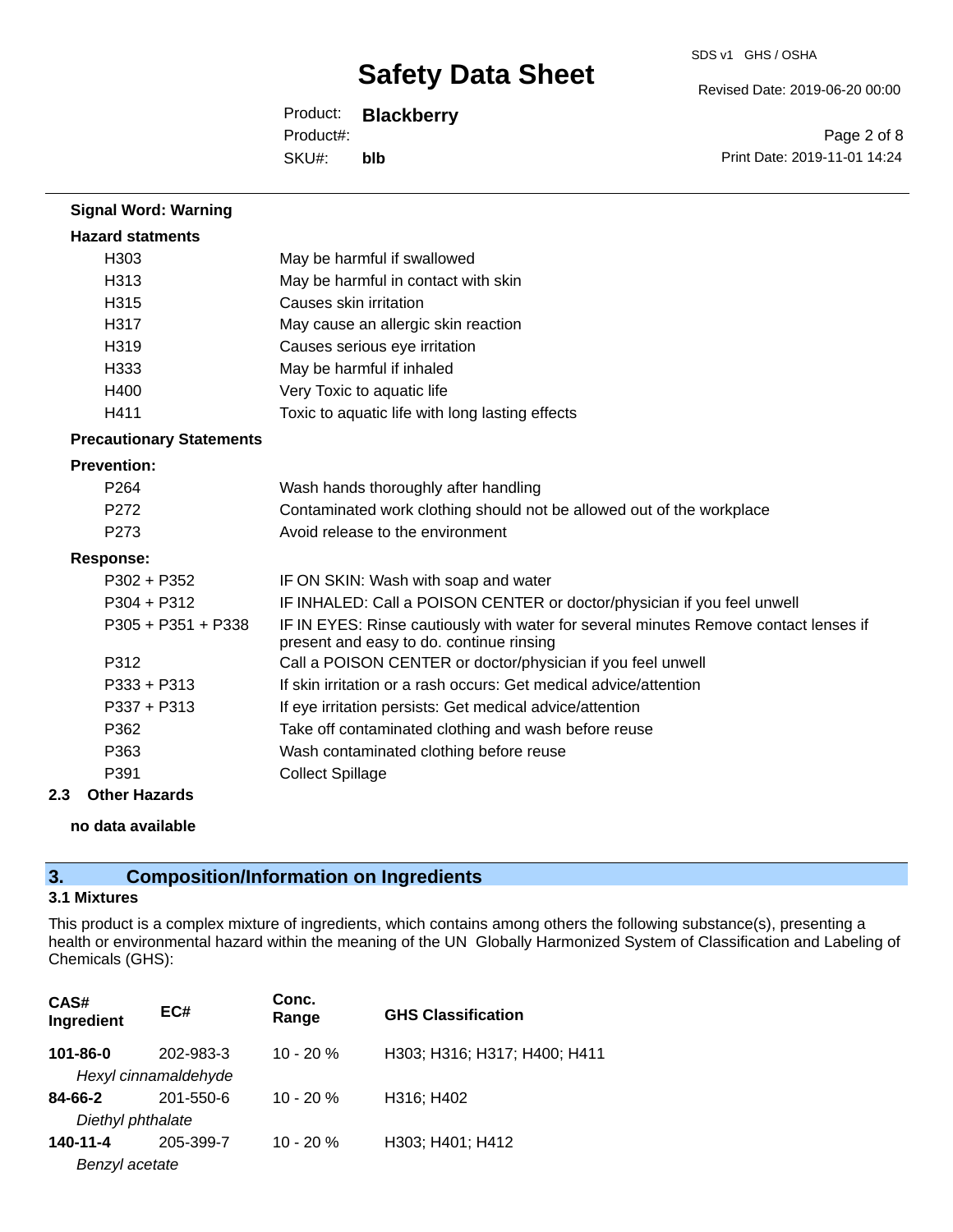Revised Date: 2019-06-20 00:00

Product: **Blackberry**

Product#:

SKU#: **blb**

Page 3 of 8 Print Date: 2019-11-01 14:24

| CAS#<br>Ingredient                                       | EC#                               | Conc.<br>Range                            | <b>GHS Classification</b>           |
|----------------------------------------------------------|-----------------------------------|-------------------------------------------|-------------------------------------|
| 78-70-6                                                  | 201-134-4                         | 10 - 20 %                                 | H227; H303; H315; H317; H319; H402  |
| Linalool                                                 |                                   |                                           |                                     |
| 32388-55-9                                               | 251-020-3                         | $5 - 10%$                                 | H303; H317; H400; H410              |
| Acetyl cedrene                                           |                                   |                                           |                                     |
| 120-51-4                                                 | 204-402-9                         | $2 - 5%$                                  | H302; H313; H400; H411              |
| <b>Benzyl Benzoate</b>                                   |                                   |                                           |                                     |
| 134-20-3                                                 | 205-132-4                         | $2 - 5%$                                  | H303; H316; H319; H402              |
| Methyl anthranilate                                      |                                   |                                           |                                     |
| 66068-84-6                                               | 266-100-3                         | $2 - 5%$                                  | H315; H401; H411                    |
|                                                          |                                   | Isocamphenyl cyclohexanol (mixed isomers) |                                     |
| 1222-05-5                                                | 214-946-9                         | $1 - 2%$                                  | H316; H400; H410                    |
|                                                          | Hexamethylindanopyran             |                                           |                                     |
| 24851-98-7                                               | 246-495-9                         | $1 - 2%$                                  | H402                                |
|                                                          | Methyldihydrojasmonate            |                                           |                                     |
| $91 - 64 - 5$                                            | 202-086-7                         | $1 - 2%$                                  | H302; H317; H402                    |
| Coumarin                                                 |                                   |                                           |                                     |
| 121-33-5                                                 | 204-465-2                         | $1 - 2%$                                  | H303; H319                          |
| vanillin                                                 |                                   |                                           |                                     |
| 18871-14-2                                               | 242-640-5                         | $1 - 2%$                                  | H402                                |
|                                                          | 4-Acetoxy-3-pentyltetrahydropyran |                                           |                                     |
| 106-24-1                                                 | 203-377-1                         | $1 - 2%$                                  | H303; H315; H317; H318; H402        |
| Geraniol                                                 |                                   |                                           |                                     |
| 77-83-8                                                  | 201-061-8                         | $1 - 2%$                                  | H317; H401; H411                    |
|                                                          | Ethyl Methylphenylglycidate       |                                           |                                     |
| 128-37-0                                                 | 204-881-4                         | $1 - 2%$                                  | H316; H400; H410                    |
|                                                          | <b>Butylated hydroxytoluene</b>   |                                           |                                     |
| 31906-04-4                                               | 250-863-4                         | $0.1 - 1.0 \%$                            | H317; H402                          |
| Hydroxyisohexyl 3-cyclohexene carboxaldehyde             |                                   |                                           |                                     |
| 105-87-3                                                 | 203-341-5                         | $0.1 - 1.0 %$                             | H315; H317; H401; H412              |
| Geranyl Acetate                                          |                                   |                                           |                                     |
| $97 - 54 - 1$                                            | 202-590-7                         | $0.1 - 1.0 %$                             | H302; H312; H315; H317; H319; H332; |
| Iso Eugenol                                              |                                   |                                           | H335; H401                          |
| 80-54-6                                                  | 201-289-8                         | $0.1 - 1.0 %$                             | H227; H302; H315; H317; H361; H401; |
| H412<br><b>Butylphenyl Methylpropional</b>               |                                   |                                           |                                     |
| See Section 16 for full text of GHS classification codes |                                   |                                           |                                     |

See Section 16 for full text of GHS classification codes which where not shown in section 2

Total Hydrocarbon Content  $(% \mathcal{O}_{N})$  = 0.11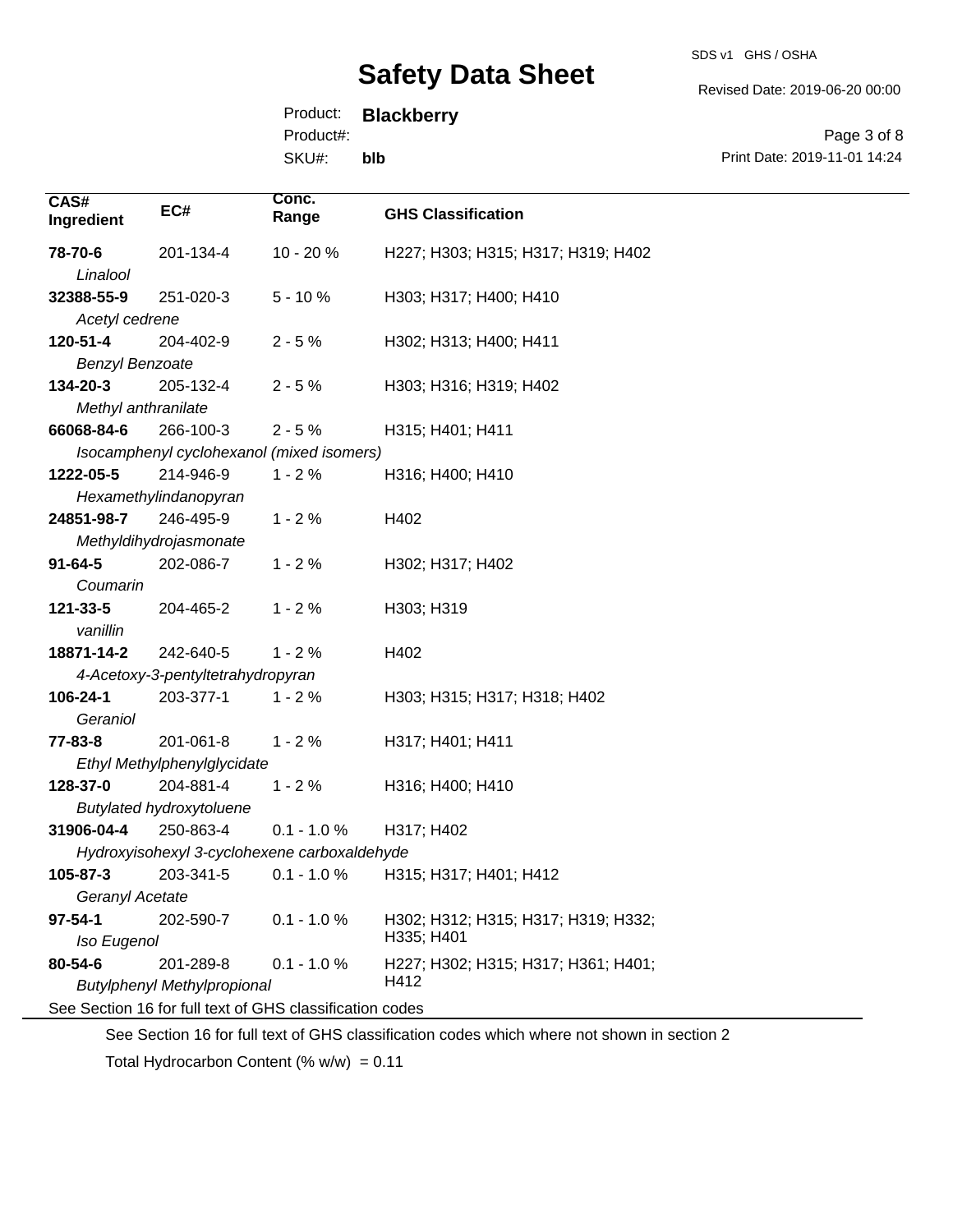SDS v1 GHS / OSHA

Revised Date: 2019-06-20 00:00

Product: **Blackberry**

Product#:

SKU#: **blb**

Page 4 of 8 Print Date: 2019-11-01 14:24

| <b>First Aid Measures</b><br>4.                                                   |                                                                                                               |  |
|-----------------------------------------------------------------------------------|---------------------------------------------------------------------------------------------------------------|--|
| <b>Description of first aid measures</b><br>4.1                                   |                                                                                                               |  |
| Inhalation:                                                                       | Remove from exposure site to fresh air and keep at rest.<br>Obtain medical advice.                            |  |
| <b>Eye Exposure:</b>                                                              | Flush immediately with water for at least 15 minutes.<br>Contact physician if symptoms persist.               |  |
| <b>Skin Exposure:</b>                                                             | Remove contaminated clothes. Wash thoroughly with water (and soap).<br>Contact physician if symptoms persist. |  |
| Ingestion:                                                                        | Rinse mouth with water and obtain medical advice.                                                             |  |
| Most important symptoms and effects, both acute and delayed<br>4.2                |                                                                                                               |  |
| <b>Symptoms:</b>                                                                  | no data available                                                                                             |  |
| <b>Risks:</b>                                                                     | Refer to Section 2.2 "Hazard Statements"                                                                      |  |
| Indication of any immediate medical attention and special treatment needed<br>4.3 |                                                                                                               |  |
| <b>Treatment:</b>                                                                 | Refer to Section 2.2 "Response"                                                                               |  |
| 5.<br><b>Fire-Fighting measures</b>                                               |                                                                                                               |  |
| <b>Extinguishing media</b><br>5.1                                                 |                                                                                                               |  |
| Suitable:                                                                         | Carbon dioxide (CO2), Dry chemical, Foam                                                                      |  |
| Unsuitable                                                                        | Do not use a direct water jet on burning material                                                             |  |
| 5.2 Special hazards arising from the substance or mixture                         |                                                                                                               |  |
| During fire fighting:                                                             | Water may be ineffective                                                                                      |  |
| <b>Advice for firefighters</b><br>5.3                                             |                                                                                                               |  |
| <b>Further information:</b>                                                       | Standard procedure for chemical fires                                                                         |  |

### **6. Accidental Release Measures**

#### **6.1 Personal precautions, protective equipment and emergency procedures**

Avoid inhalation and contact with skin and eyes. A self-contained breathing apparatus is recommended in case of a major spill.

#### **6.2 Environmental precautions**

Keep away from drains, soil, and surface and groundwater.

#### **6.3 Methods and materials for containment and cleaning up**

Clean up spillage promptly. Remove ignition sources. Provide adequate ventilation. Avoid excessive inhalation of vapors. Gross spillages should be contained by use of sand or inert powder and disposed of according to the local regulations.

#### **6.4 Reference to other sections**

Not Applicable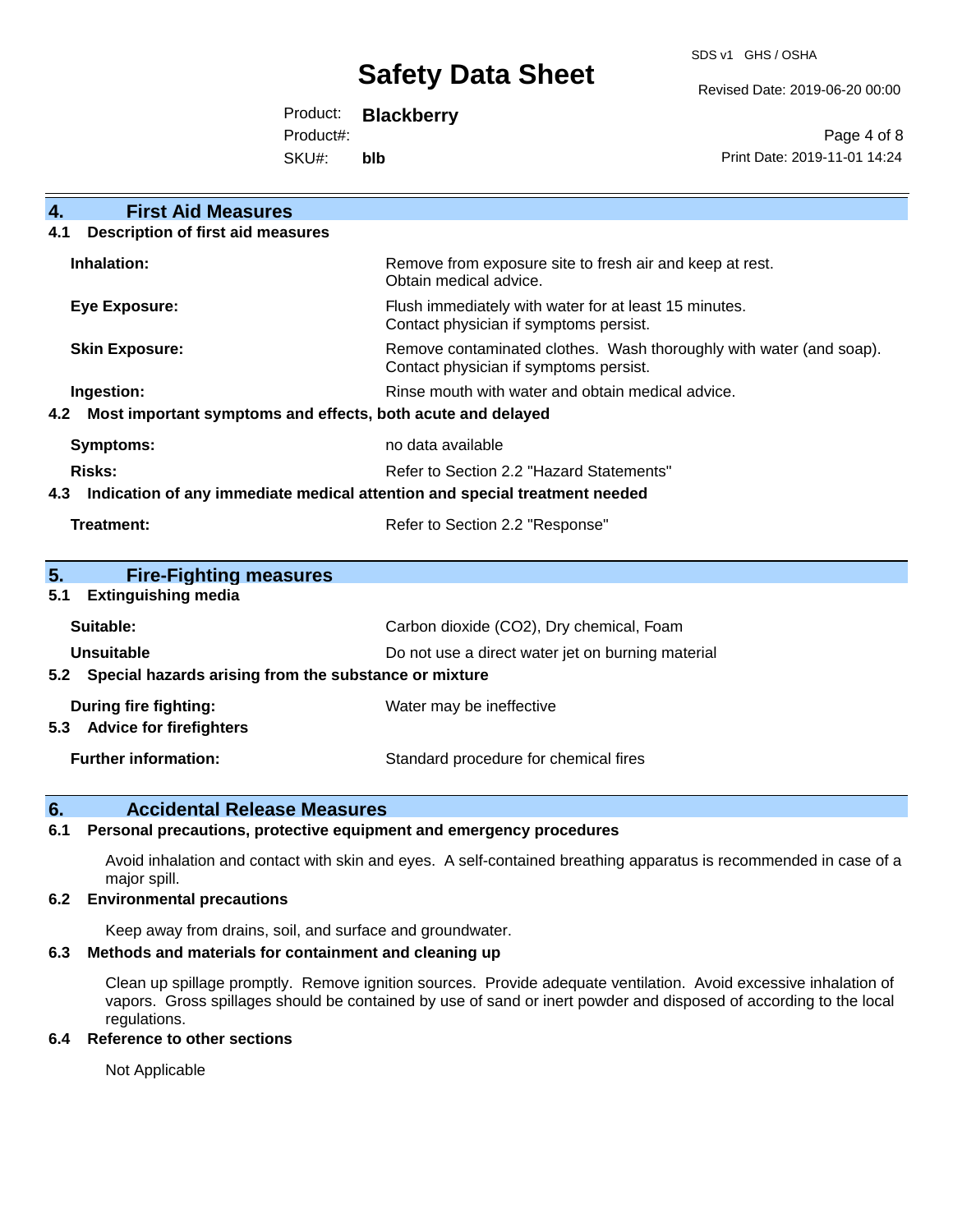Revised Date: 2019-06-20 00:00

Product: **Blackberry** SKU#: Product#: **blb**

Page 5 of 8 Print Date: 2019-11-01 14:24

# **7. Handling and Storage**

#### **7.1 Precautions for safe handling**

Apply according to good manufacturing and industrial hygiene practices with proper ventilation. Do not drink, eat or smoke while handling. Respect good personal hygiene.

#### **7.2 Conditions for safe storage, including any incompatibilities**

Store in a cool, dry and ventilated area away from heat sources and protected from light in tightly closed original container. Avoid uncoated metal container. Keep air contact to a minimum.

#### **7.3 Specific end uses**

No information available

#### **8. Exposure Controls/Personal Protection**

**8.1 Control parameters**

| <b>Exposure Limits:</b>                     |                                                                                                                   |       |       |             |                                           |
|---------------------------------------------|-------------------------------------------------------------------------------------------------------------------|-------|-------|-------------|-------------------------------------------|
| <b>Component</b>                            |                                                                                                                   | ACGIH | ACGIH | <b>OSHA</b> | OSHA<br>TWA ppm STEL ppm TWA ppm STEL ppm |
| 84-66-2                                     | Diethyl phthalate                                                                                                 | 5     |       |             |                                           |
| 140-11-4                                    | Benzyl acetate                                                                                                    | 10    |       |             |                                           |
| <b>Butylated hydroxytoluene</b><br>128-37-0 |                                                                                                                   | 2     |       |             |                                           |
|                                             | - Expedia contact Advantage Linux Hotel Development Contact Development Hotel Development Development Development |       |       |             |                                           |

**Engineering Controls:** Use local exhaust as needed.

#### **8.2 Exposure controls - Personal protective equipment**

| Eye protection:                | Tightly sealed goggles, face shield, or safety glasses with brow guards and side shields, etc.<br>as may be appropriate for the exposure |
|--------------------------------|------------------------------------------------------------------------------------------------------------------------------------------|
| <b>Respiratory protection:</b> | Avoid excessive inhalation of concentrated vapors. Apply local ventilation where appropriate.                                            |
| <b>Skin protection:</b>        | Avoid Skin contact. Use chemically resistant gloves as needed.                                                                           |

# **9. Physical and Chemical Properties**

#### **9.1 Information on basic physical and chemical properties**

| Appearance:                  | Liquid                         |
|------------------------------|--------------------------------|
| Odor:                        | Conforms to Standard           |
| Color:                       | Yellow to Golden Yellow (G2-6) |
| <b>Viscosity:</b>            | Liquid                         |
| <b>Freezing Point:</b>       | Not determined                 |
| <b>Boiling Point:</b>        | Not determined                 |
| <b>Melting Point:</b>        | Not determined                 |
| <b>Flashpoint (CCCFP):</b>   | >200 F (93.33 C)               |
| <b>Auto flammability:</b>    | Not determined                 |
| <b>Explosive Properties:</b> | None Expected                  |
| <b>Oxidizing properties:</b> | None Expected                  |
| Vapor Pressure (mmHg@20 C):  | 0.0840                         |
| %VOC:                        | 0.08                           |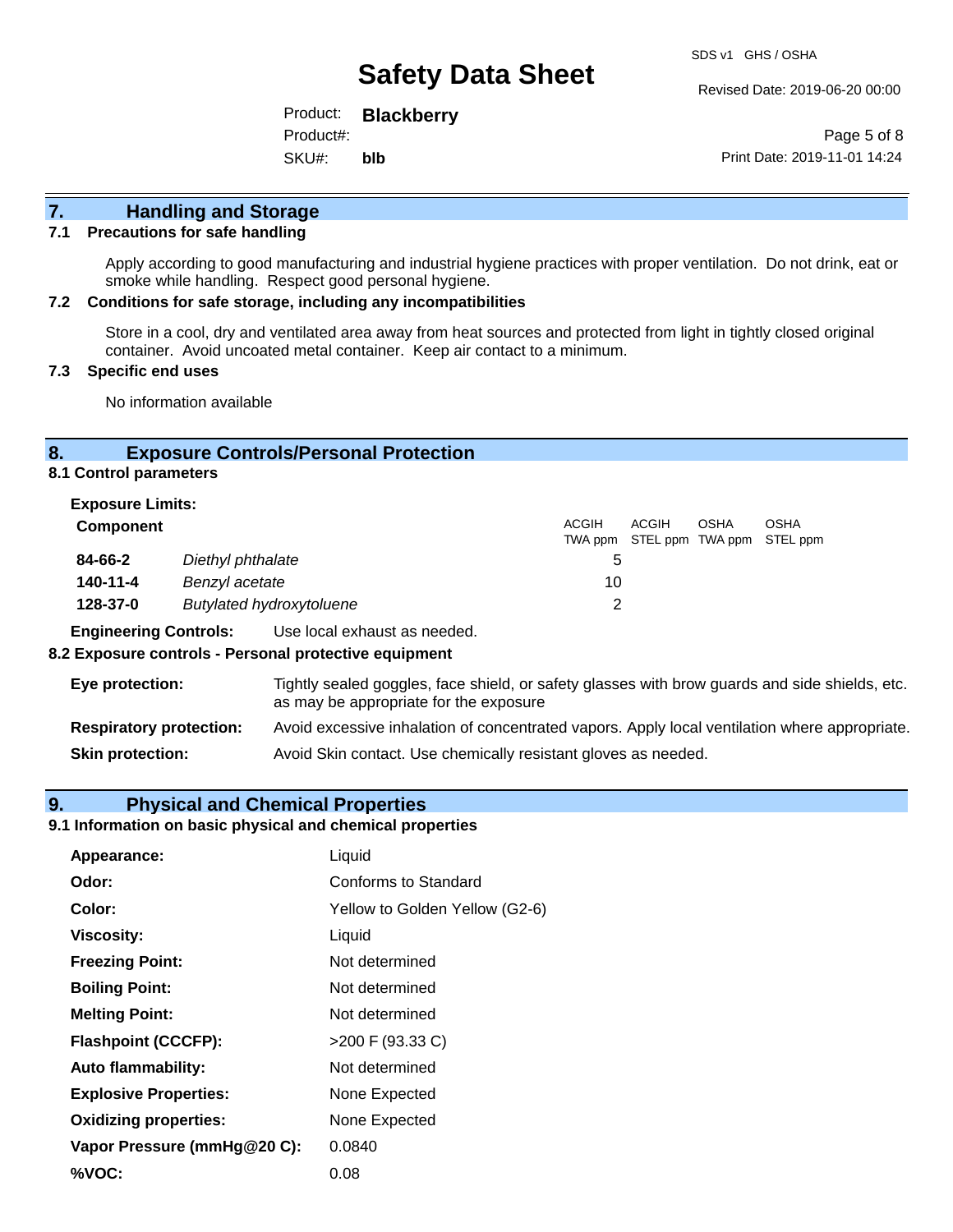Revised Date: 2019-06-20 00:00

|           | Product: <b>Blackberry</b> |                              |
|-----------|----------------------------|------------------------------|
| Product#: |                            | Page 6 of 8                  |
| SKU#:     | blb                        | Print Date: 2019-11-01 14:24 |

| Specific Gravity @ 25 C: | 1.0030 |
|--------------------------|--------|
| Density @ 25 C:          | 1.0000 |
| Refractive Index @ 20 C: | 1.5110 |
| Soluble in:              | Oil    |

# **10. Stability and Reactivity**

| 10.1 Reactivity                         | None                                               |
|-----------------------------------------|----------------------------------------------------|
| <b>10.2 Chemical stability</b>          | Stable                                             |
| 10.3 Possibility of hazardous reactions | None known                                         |
| <b>10.4 Conditions to avoid</b>         | None known                                         |
| 10.5 Incompatible materials             | Strong oxidizing agents, strong acids, and alkalis |
| 10.6 Hazardous decomposition products   | None known                                         |

### **11. Toxicological Information**

### **11.1 Toxicological Effects**

Acute Toxicity Estimates (ATEs) based on the individual Ingredient Toxicity Data utilizing the "Additivity Formula"

| Acute toxicity - Oral - (Rat) mg/kg                | (LD50: 3041.4770) May be harmful if swallowed            |
|----------------------------------------------------|----------------------------------------------------------|
| Acute toxicity - Dermal - (Rabbit) mg/kg           | (LD50: 3542.6726) May be harmful in contact with skin    |
| Acute toxicity - Inhalation - (Rat) mg/L/4hr       | (LD50: 24.7931) May be harmful if inhaled                |
| <b>Skin corrosion / irritation</b>                 | May be harmful if inhaled                                |
| Serious eye damage / irritation                    | Causes serious eye irritation                            |
| <b>Respiratory sensitization</b>                   | Not classified - the classification criteria are not met |
| <b>Skin sensitization</b>                          | May cause an allergic skin reaction                      |
| <b>Germ cell mutagenicity</b>                      | Not classified - the classification criteria are not met |
| Carcinogenicity                                    | Not classified - the classification criteria are not met |
| <b>Reproductive toxicity</b>                       | Not classified - the classification criteria are not met |
| Specific target organ toxicity - single exposure   | Not classified - the classification criteria are not met |
| Specific target organ toxicity - repeated exposure | Not classified - the classification criteria are not met |
| <b>Aspiration hazard</b>                           | Not classified - the classification criteria are not met |

### **12. Ecological Information**

#### **12.1 Toxicity**

**Acute acquatic toxicity Very Toxic to aquatic life Toxicity Data on soil no data available no data available Toxicity on other organisms** no data available

**Chronic acquatic toxicity Toxic to aquatic life with long lasting effects**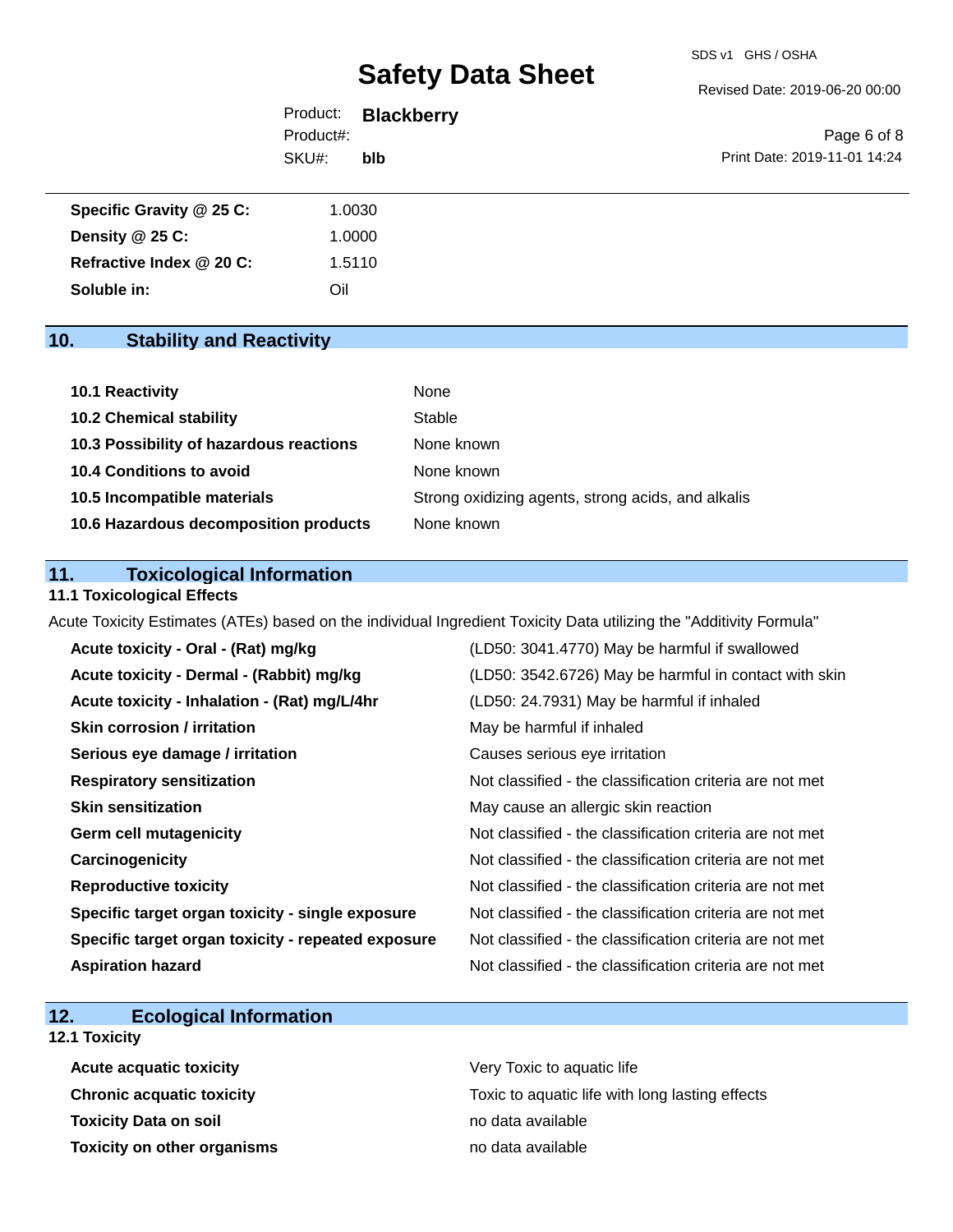SDS v1 GHS / OSHA

Revised Date: 2019-06-20 00:00

|           | Product: <b>Blackberry</b> |                              |
|-----------|----------------------------|------------------------------|
| Product#: |                            | Page 7 of 8                  |
| SKU#:     | blb                        | Print Date: 2019-11-01 14:24 |
|           |                            |                              |
| - - ---   |                            |                              |

| 12.2 Persistence and degradability | no data available |
|------------------------------------|-------------------|
| 12.3 Bioaccumulative potential     | no data available |
| 12.4 Mobility in soil              | no data available |
| 12.5 Other adverse effects         | no data available |

| 13. | <b>Disposal Conditions</b> |
|-----|----------------------------|
|     |                            |

#### **13.1 Waste treatment methods**

Do not allow product to reach sewage systems. Dispose of in accordance with all local and national regulations. Send to a licensed waste management company.The product should not be allowed to enter drains, water courses or the soil. Do not contaminate ponds, waterways or ditches with chemical or used container.

# **14. Transport Information**

| <b>Marine Pollutant</b>                                       | Yes. Ingredient of greatest environmental impact:<br>101-86-0 : (10 - 20 %) : Hexyl cinnamaldehyde |                   |                                     |                                                              |               |
|---------------------------------------------------------------|----------------------------------------------------------------------------------------------------|-------------------|-------------------------------------|--------------------------------------------------------------|---------------|
| Regulator                                                     |                                                                                                    | <b>Class</b>      | <b>Pack Group</b>                   | <b>Sub Risk</b>                                              | UN-nr.        |
| U.S. DOT (Non-Bulk)                                           |                                                                                                    |                   | Not Regulated - Not Dangerous Goods |                                                              |               |
| Chemicals NOI                                                 |                                                                                                    |                   |                                     |                                                              |               |
| <b>ADR/RID (International Road/Rail)</b>                      |                                                                                                    |                   |                                     |                                                              |               |
| <b>Environmentally Hazardous</b><br>Substance, Liquid, n.o.s. |                                                                                                    | 9                 | $\mathbf{III}$                      |                                                              | <b>UN3082</b> |
| <b>IATA (Air Cargo)</b>                                       |                                                                                                    |                   |                                     |                                                              |               |
| <b>Environmentally Hazardous</b><br>Substance, Liquid, n.o.s. |                                                                                                    | 9                 | III                                 |                                                              | <b>UN3082</b> |
| IMDG (Sea)                                                    |                                                                                                    |                   |                                     |                                                              |               |
| <b>Environmentally Hazardous</b><br>Substance, Liquid, n.o.s. |                                                                                                    | 9                 | Ш                                   |                                                              | <b>UN3082</b> |
| 15.<br><b>Regulatory Information</b>                          |                                                                                                    |                   |                                     |                                                              |               |
| <b>U.S. Federal Regulations</b>                               |                                                                                                    |                   |                                     |                                                              |               |
| <b>TSCA (Toxic Substance Control Act)</b>                     |                                                                                                    |                   |                                     | All components of the substance/mixture are listed or exempt |               |
| 40 CFR(EPCRA, SARA, CERCLA and CAA)                           |                                                                                                    |                   |                                     | This product contains the following components:              |               |
| 84-66-2                                                       | 201-550-6 10 - 20 %                                                                                | Diethyl phthalate |                                     |                                                              |               |
| <b>U.S. State Regulations</b>                                 |                                                                                                    |                   |                                     |                                                              |               |
| <b>California Proposition 65 Warning</b>                      |                                                                                                    |                   |                                     | This product contains the following components:              |               |
| $93 - 15 - 2$                                                 | $202 - 223 - 0 \leq 7$ ppm                                                                         |                   | Methyl Eugenol (Natural Source)     |                                                              |               |
| Conadian Doculations                                          |                                                                                                    |                   |                                     |                                                              |               |

### **Canadian Regulations**

**DSL DSL 100.00%** of the components are listed or exempt.